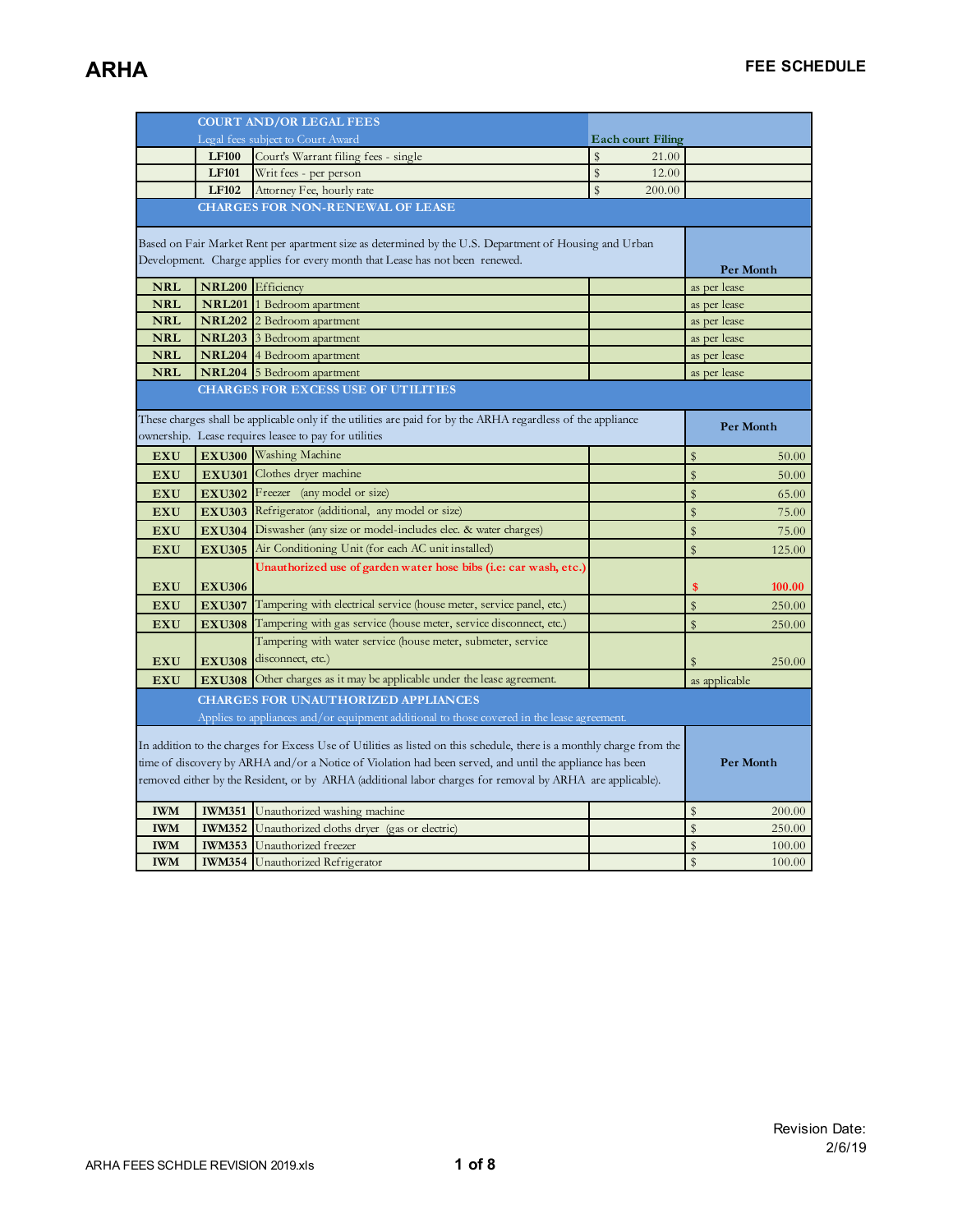| CHARGES FOR LOCK OUTS, LOST/DUPLICATE KEYS, LOCKS REPLACEMENT, ETC                                                                                                                                                                                                                                                                                           |     |                                                                                                                                                                                                           |                         |                              |
|--------------------------------------------------------------------------------------------------------------------------------------------------------------------------------------------------------------------------------------------------------------------------------------------------------------------------------------------------------------|-----|-----------------------------------------------------------------------------------------------------------------------------------------------------------------------------------------------------------|-------------------------|------------------------------|
| Residents who lost or misplaced keys or damaged a lock with or without cause, will be charged<br>for the services of unlocking their unit, replacing the key(s), replacing lock and key(s), re-<br>keying/remastering the lock(s) and/or replacing the lock, etc., as per the following schedule<br>of fees (excluded door damages or extra work not listed) |     |                                                                                                                                                                                                           | Each piece or<br>unit   | For each occurrence          |
| <b>LKL</b>                                                                                                                                                                                                                                                                                                                                                   | 401 | Lock-out Mon. thru Fri.(ARHA normal bussines/work hours)                                                                                                                                                  |                         |                              |
|                                                                                                                                                                                                                                                                                                                                                              |     | Ladrey Senior Site - between 7.30 AM and 3:30 PM                                                                                                                                                          |                         | \$<br>35.00                  |
|                                                                                                                                                                                                                                                                                                                                                              |     | All other sites - between 8:00 am and 4:00 pm                                                                                                                                                             |                         | \$<br>65.00                  |
| <b>LKL</b>                                                                                                                                                                                                                                                                                                                                                   | 402 | Lock-out after office hours (between 4:00 pm & 8:00 am), on                                                                                                                                               |                         |                              |
|                                                                                                                                                                                                                                                                                                                                                              |     | weekends and during holidays                                                                                                                                                                              |                         |                              |
|                                                                                                                                                                                                                                                                                                                                                              |     | Ladrey Building                                                                                                                                                                                           |                         | \$<br>45.00<br>$\mathbf{\$}$ |
|                                                                                                                                                                                                                                                                                                                                                              |     | All other sites                                                                                                                                                                                           |                         | 75.00                        |
|                                                                                                                                                                                                                                                                                                                                                              |     | Note: Key & controls replacement cost include labor and material for key duplication. Resident must pick up key(s) at<br>designated location. Additional cost for delivery to resident's home will apply. |                         |                              |
| <b>LKL</b>                                                                                                                                                                                                                                                                                                                                                   | 403 | Replacement or duplicate of Arrow or Best Series KABA Keys                                                                                                                                                | \$<br>25.00             |                              |
| <b>LKL</b>                                                                                                                                                                                                                                                                                                                                                   | 404 | Replacement or duplicate of Schlage series master keys                                                                                                                                                    | $\$$<br>25.00           |                              |
| <b>LKL</b>                                                                                                                                                                                                                                                                                                                                                   | 405 | Replacement or duplicate of non-Arrow, Schlage or Best Keys                                                                                                                                               | $\$$<br>22.00           |                              |
| <b>LKL</b>                                                                                                                                                                                                                                                                                                                                                   | 406 | Replacement of electronic access card or tag (Ladrey Bldg. only)                                                                                                                                          | \$<br>45.00             |                              |
| <b>LKL</b>                                                                                                                                                                                                                                                                                                                                                   | 407 | Replacement of <b>Each</b> Laundry Room Key                                                                                                                                                               | $\$$<br>25.00           |                              |
| <b>LKL</b>                                                                                                                                                                                                                                                                                                                                                   | 408 | Replacement of Building Main Entrance Door Key (any building)                                                                                                                                             | $\mathbf{\$}$<br>45.00  |                              |
| <b>LKL</b>                                                                                                                                                                                                                                                                                                                                                   | 409 | Replacement of Parking Permit Tag (if applicable)                                                                                                                                                         | $\mathbb{S}$<br>20.00   |                              |
|                                                                                                                                                                                                                                                                                                                                                              | 410 | Replacement of Best Dead Bolt Lock set (parts+1 hr/labor included)                                                                                                                                        | $\$$<br>215.00          | \$65 x hour                  |
| <b>LKL</b>                                                                                                                                                                                                                                                                                                                                                   | 411 | Replacement of Best K6 Entry Lock set (parts $+1$ hr/labor included)                                                                                                                                      | $\sqrt[6]{3}$<br>225.00 | \$65 x hour                  |
| <b>LKL</b>                                                                                                                                                                                                                                                                                                                                                   | 412 | Replacement of Schlage or Best Core only (each) and 2 keys                                                                                                                                                | $\mathbf{\$}$<br>120.00 |                              |
| <b>LKL</b>                                                                                                                                                                                                                                                                                                                                                   | 413 | Replacement of Schlage & Arrow Entry Lock set, each (parts + 1 Hr<br>labor)                                                                                                                               | $\$$<br>200.00          |                              |
| <b>LKL</b>                                                                                                                                                                                                                                                                                                                                                   | 414 | Replacement of Schlage & Arrow Dead Bolt Lock set, each (parts 1<br>hr labor)                                                                                                                             | $\$\$<br>185.00         | $+$ \$65 x hour              |
| <b>LKL</b>                                                                                                                                                                                                                                                                                                                                                   | 415 | Replacement of privacy lock set (each)                                                                                                                                                                    | $\mathbb{S}$<br>40.00   | $+$ \$65 x hour              |
|                                                                                                                                                                                                                                                                                                                                                              |     | Replacement of Kwikset keyed lock set, interior use only, and 2 keys                                                                                                                                      |                         |                              |
| <b>LKL</b>                                                                                                                                                                                                                                                                                                                                                   | 416 |                                                                                                                                                                                                           | $\sqrt[6]{3}$<br>45.00  | $+$ \$65 x hour              |
| <b>LKL</b>                                                                                                                                                                                                                                                                                                                                                   | 417 | Replacement of interior door knob, striker plate or striker bolt                                                                                                                                          | $\mathbf{\$}$<br>25.00  | $+$ \$65 x hour              |
|                                                                                                                                                                                                                                                                                                                                                              |     | Replacement of exterior entry door standard hinges (each hinge set of                                                                                                                                     |                         |                              |
| <b>LKL</b>                                                                                                                                                                                                                                                                                                                                                   | 418 | 3)                                                                                                                                                                                                        | $\sqrt[6]{3}$<br>15.00  | $+$ \$65 x hour              |
| <b>LKL</b>                                                                                                                                                                                                                                                                                                                                                   | 419 | Replacement of exterior entry door spring activated hinges (each                                                                                                                                          | \$<br>25.00             | $+\$ 65 x hour               |
| <b>LKL</b>                                                                                                                                                                                                                                                                                                                                                   | 420 | Replacement of mail box (single location)                                                                                                                                                                 | mtls $\cos t +$         | $+$ \$65 x hour              |
| <b>LKL</b>                                                                                                                                                                                                                                                                                                                                                   | 421 | Replacement of mail box (multiple boxes in one location)                                                                                                                                                  | mtls $\cos t +$         | $+$ \$65 x hour              |
| <b>LKL</b>                                                                                                                                                                                                                                                                                                                                                   | 422 | Replacement of mail box key                                                                                                                                                                               | \$<br>45.00             |                              |
| <b>LKL</b>                                                                                                                                                                                                                                                                                                                                                   | 423 | Replacement of mail box lock                                                                                                                                                                              | \$<br>75.00             | $+$ \$65 x hour              |
| <b>LKL</b>                                                                                                                                                                                                                                                                                                                                                   | 424 | Replacement of remote control garage opener (all applicable sites)                                                                                                                                        | $\$$<br>120.00          |                              |
|                                                                                                                                                                                                                                                                                                                                                              |     | Any other damages not listed here will be assessed and charged to the leaseholder or<br>responsible resident on an individual basis. Minimum charge of labor is 1/2 hour.                                 | mtls cost +             | $+$ \$65 x hour              |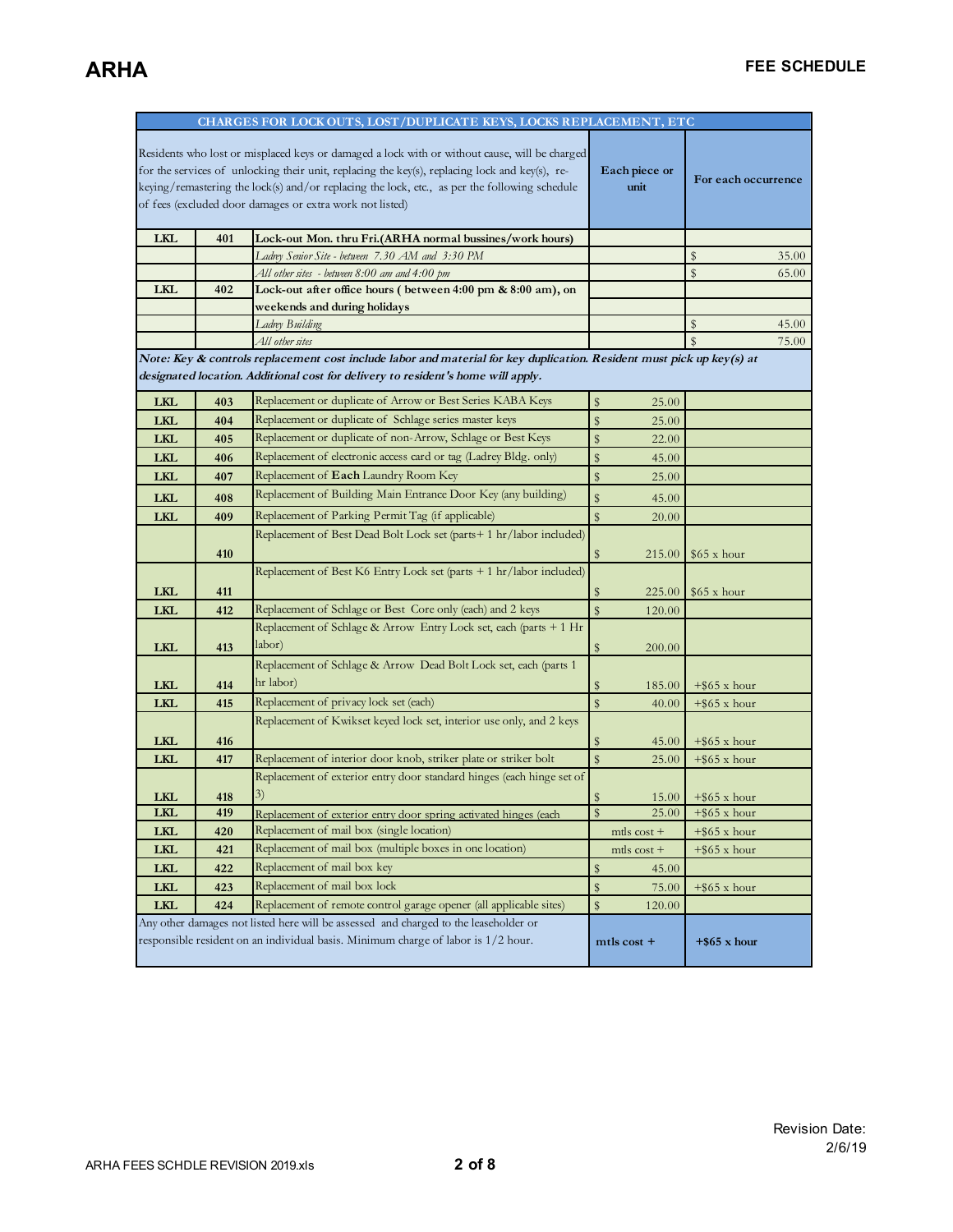| APPLIANCES & PARTS CHARGES FOR RESIDENT-CAUSED DAMAGES                                                                                                                                                                                                                             |     |                                                                        |                                            |                                                              |  |
|------------------------------------------------------------------------------------------------------------------------------------------------------------------------------------------------------------------------------------------------------------------------------------|-----|------------------------------------------------------------------------|--------------------------------------------|--------------------------------------------------------------|--|
| Residents who damage any appliance owned by the ARHA due to abuse, misuse, purposely<br>defacing, breaking, etc., other than normal wear and tear, will be charged as per the following<br>schedule of fees. Residents are responsible for the cost of replacement of exhaust hood |     |                                                                        | Each part or<br>appliance                  | <b>All related Labor Costs</b><br>(minimum charge 1/2<br>Hr) |  |
| filters.                                                                                                                                                                                                                                                                           |     |                                                                        |                                            |                                                              |  |
| <b>CAP</b>                                                                                                                                                                                                                                                                         | 501 | Refrigerator (12-14 CF), including delivery and installation           | \$<br>595.00                               |                                                              |  |
| <b>CAP</b>                                                                                                                                                                                                                                                                         | 502 | Refrigerator (15-18 CF), including delivery and installation           | $\mathbb{S}$<br>675.00                     |                                                              |  |
| <b>CAP</b>                                                                                                                                                                                                                                                                         | 503 | Gas Range, 20" or 24", including delivery, installation & hookup.      | \$<br>475.00                               |                                                              |  |
| <b>CAP</b>                                                                                                                                                                                                                                                                         | 504 | Gas Range, 30", including delivery, installation & hookup.             | \$<br>565.00                               |                                                              |  |
| <b>CAP</b>                                                                                                                                                                                                                                                                         | 505 | Electric Range, 24" or 30", including delivery, installation & hookup. | 475.00<br>\$                               |                                                              |  |
| <b>CAP</b>                                                                                                                                                                                                                                                                         | 506 | Dishwasher machine, including delivery, installation & hookup.         | $\mathbf{\hat{S}}$<br>595.00               |                                                              |  |
| <b>CAP</b>                                                                                                                                                                                                                                                                         | 507 | Washing Machine, including delivery, installation & hookup             | $\mathbf{\hat{S}}$<br>630.00               |                                                              |  |
|                                                                                                                                                                                                                                                                                    |     | Exhaust Hood, electrical, 24" or 30", including removal, install &     |                                            |                                                              |  |
| <b>CAP</b>                                                                                                                                                                                                                                                                         | 508 | electric connection.                                                   | \$<br>45.00                                | $+$ \$65 x hour                                              |  |
| <b>CAP</b>                                                                                                                                                                                                                                                                         | 509 | Exhaust Hood: filter replacement (any size)                            | \$<br>20.00                                | $+$ \$65 x hour                                              |  |
| <b>CAP</b>                                                                                                                                                                                                                                                                         | 510 | Refrigerator Defroster timer                                           | \$<br>38.50                                | $+$ \$65 x hour                                              |  |
| <b>CAP</b>                                                                                                                                                                                                                                                                         | 511 | Refrigerator Gaskets (each)                                            | \$<br>47.50                                | $+$ \$65 x hour                                              |  |
| <b>CAP</b>                                                                                                                                                                                                                                                                         | 512 | Any appliance: knob/dial, handle replacement (each)                    | \$<br>32.00                                | $+$ \$65 x hour                                              |  |
| <b>CAP</b>                                                                                                                                                                                                                                                                         | 513 | Gas Range grill replacement (each)                                     | \$<br>35.00                                | $+$ \$65 x hour                                              |  |
| <b>CAP</b>                                                                                                                                                                                                                                                                         | 514 | Gas Range Burner assembly                                              | \$<br>65.00                                | $+$ \$65 x hour                                              |  |
| <b>CAP</b>                                                                                                                                                                                                                                                                         | 515 | Gas/electric Thermocoupling/thermostat assembly replacement            | \$<br>42.00                                | $+$ \$65 x hour                                              |  |
| <b>CAP</b>                                                                                                                                                                                                                                                                         | 516 | Burner assembly replacement, each                                      | \$<br>40.00                                | $+$ \$65 x hour                                              |  |
| <b>CAP</b>                                                                                                                                                                                                                                                                         | 517 | Oven broiler rack/tray                                                 | $\mathbf{\hat{S}}$<br>40.00                | $+$ \$65 x hour                                              |  |
| <b>CAP</b>                                                                                                                                                                                                                                                                         | 518 | Additional charge for appliance installation or removal (any)          |                                            | $+$ \$65 x hour                                              |  |
| <b>CAP</b>                                                                                                                                                                                                                                                                         | 519 | Refrigerator: Replace vegetable tray/shelf or crisper                  | $\frac{4}{3}$<br>40.00                     | $+$ \$65 x hour                                              |  |
| CAP                                                                                                                                                                                                                                                                                | 520 | Other charges for excessive wear and tear may by applicable            | <b>Cost of Materials</b><br>+15% surcharge | $+$ \$65 x hour                                              |  |
| Appliance repairs not listed here, minimum troubleshoot charge is one (1) hour (at current ARHA's rate or Contractor's rate,                                                                                                                                                       |     |                                                                        |                                            |                                                              |  |
| whichever is applicable) plus cost of labor & materials after parts have been ordered.                                                                                                                                                                                             |     |                                                                        |                                            |                                                              |  |
| Any other damages not listed here will be assessed and charged to the leaseholder or responsible resident on an individual basis. Minimum                                                                                                                                          |     |                                                                        |                                            |                                                              |  |

charge of labor is  $1/2$  hour.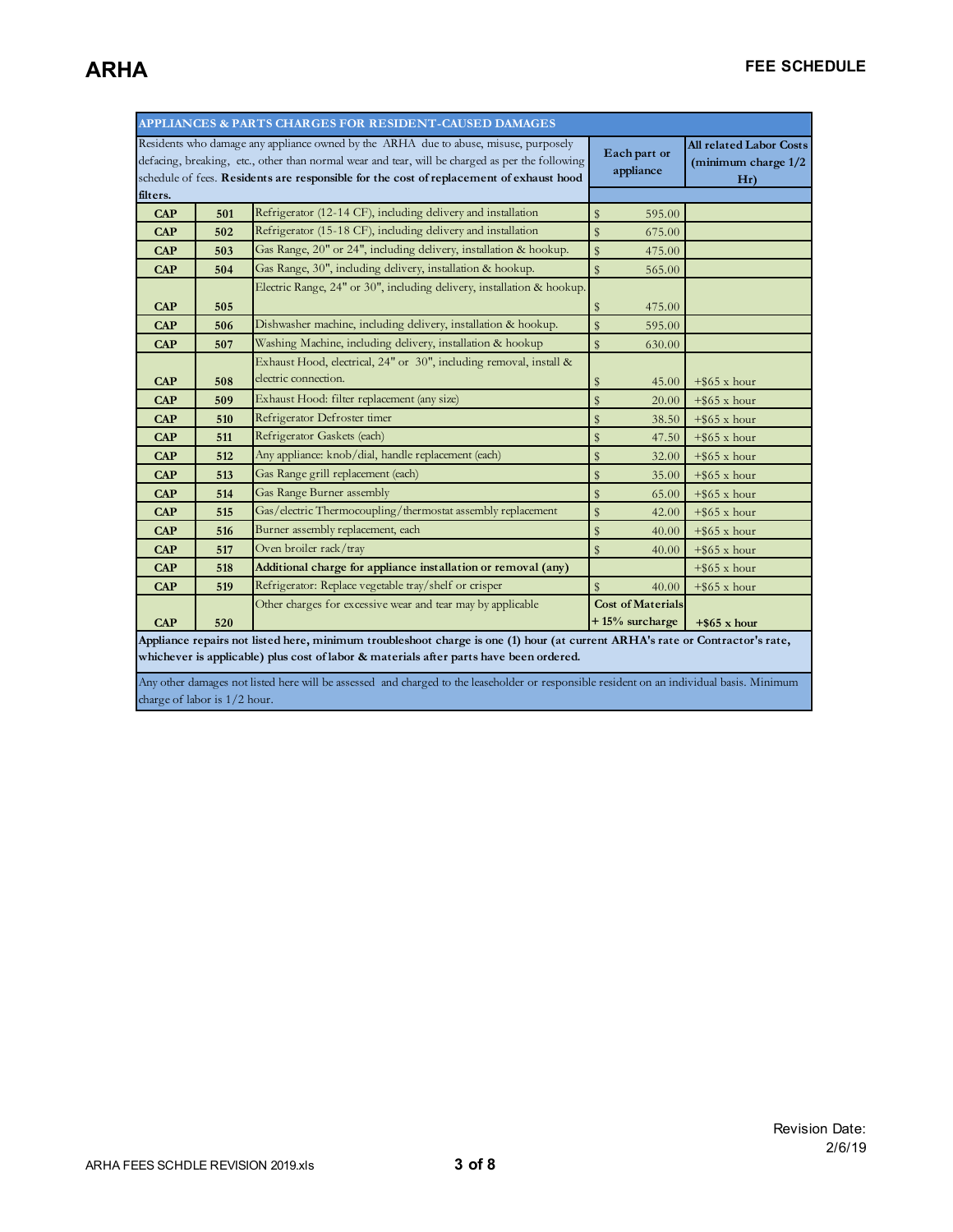| CARPENTRY WORK CHARGES FOR RESIDENT-CAUSED DAMAGES                                                                                                                        |                                                                          |                                                                                                        |                               |                                |
|---------------------------------------------------------------------------------------------------------------------------------------------------------------------------|--------------------------------------------------------------------------|--------------------------------------------------------------------------------------------------------|-------------------------------|--------------------------------|
|                                                                                                                                                                           |                                                                          | Residents who cause damages to the leased premised or any part or content inside the unit due          |                               | <b>All related Labor Costs</b> |
| to abuse, misuse, negligence, mischief, or purposely defacing, breaking, etc., other than                                                                                 |                                                                          |                                                                                                        | <b>Material Cost as</b>       | (minimum charge 1/2            |
|                                                                                                                                                                           | normal tear and wear, will be charged as per the following fee schedule. |                                                                                                        |                               | Hr)                            |
|                                                                                                                                                                           |                                                                          |                                                                                                        |                               |                                |
| <b>CARP</b>                                                                                                                                                               | 601                                                                      | Accessories bathroom (towel bar, paper holder, etc) each                                               | $\mathbf{\$}$<br><b>30.00</b> | $+$ \$65 x hour                |
| <b>CARP</b>                                                                                                                                                               | 602                                                                      | Repair of drywall/gypsum board (holes, cracks, etc)                                                    | material cost +               | $+$ \$65 x hour                |
| <b>CARP</b>                                                                                                                                                               | 603                                                                      | Bathroom door, up to 32"x 6'8" solid core, unfinished                                                  | \$<br>130.00                  | $+$ \$65 x hour                |
| <b>CARP</b>                                                                                                                                                               | 602                                                                      | Bedroom door, up to 36"x6'8" solid core, unfinished                                                    | \$<br>150.00                  | $+$ \$65 x hour                |
| <b>CARP</b>                                                                                                                                                               | 603                                                                      | Closet door, up to 30" x 6'-8", solid core, unfinished                                                 | $\$\$<br>135.00               | $+$ \$65 x hour                |
| <b>CARP</b>                                                                                                                                                               | 604                                                                      | Closet Poles (up to 6'long x 1.1/4" diam. wood) w/brackets                                             | \$<br>24.00                   | $+$ \$65 x hour                |
| <b>CARP</b>                                                                                                                                                               | 603                                                                      | Closet shelves, 5/8" x 12"D x 6'L unfinished, each                                                     | \$<br>35.00                   | $+$ \$65 x hour                |
| <b>CARP</b>                                                                                                                                                               | 604                                                                      | Cabinets, Kitchen (Wall 5'x30")                                                                        | \$<br>165.00                  | $+$ \$65 x hour                |
| <b>CARP</b>                                                                                                                                                               | 605                                                                      | Cabinets, Kitchen (Wall 6'x30")                                                                        | \$<br>298.00                  | $+$ \$65 x hour                |
| <b>CARP</b>                                                                                                                                                               | 604                                                                      | Cabinets, Kitchen (Base up to 36")                                                                     | \$<br>275.00                  | $+$ \$65 x hour                |
| <b>CARP</b>                                                                                                                                                               | 605                                                                      | Cabinets, Kitchen (Base up to $60^{\prime\prime\prime}$ )                                              | \$<br>310.00                  | $+$ \$65 x hour                |
| <b>CARP</b>                                                                                                                                                               | 606                                                                      | Counter top without or with back splash (up to 4" high)                                                | \$<br>45x LF                  | $+$ \$65 x hour                |
| <b>CARP</b>                                                                                                                                                               | 605                                                                      | Cabinet doors, any size                                                                                | material cost +               | $+$ \$65 x hour                |
| <b>CARP</b>                                                                                                                                                               | 606                                                                      | Door saddles, oak, up to 36" x 4.5" w, unfinished                                                      | \$<br><b>20.00</b>            | $+$ \$65 x hour                |
| <b>CARP</b>                                                                                                                                                               | 607                                                                      | Door saddles, metal gold/silver finished, up to 36"                                                    | \$<br>25.00                   | $+$ \$65 x hour                |
| <b>CARP</b>                                                                                                                                                               | 606                                                                      | Door stops, wall mounted, self stick or screw-in bumper type                                           | $\mathbb{S}$<br>10.00         | $+$ \$65 x hour                |
| <b>CARP</b>                                                                                                                                                               | 607                                                                      | Flooring, Hardwood Oak 2.1/4"wide installed, unfinished                                                | \$8.50 x SF                   |                                |
| <b>CARP</b>                                                                                                                                                               | 608                                                                      | Flooring, VCT 12"x12"x 1/8" glued, finished (no substrate)                                             | \$4.50 X SF                   |                                |
|                                                                                                                                                                           | 607                                                                      | Floor preparation, demolition, substrate repair                                                        | material $cost +$             | $+$ \$65 x hour                |
|                                                                                                                                                                           |                                                                          | Glazing, replace single pane, up to 2 SF (storm door or window type)                                   |                               |                                |
| <b>CARP</b>                                                                                                                                                               | 608                                                                      |                                                                                                        | \$<br>35.00                   | $+$ \$65 x hour                |
| <b>CARP</b>                                                                                                                                                               | 609                                                                      | Glazing, replace single pane, up to 4 SF (door or window type)                                         | \$<br>45.00                   | $+$ \$65 x hour                |
| <b>CARP</b>                                                                                                                                                               | 608                                                                      | Glazing, replace double insulated pane, up to 2 SF                                                     | \$<br>85.00                   | $+$ \$65 x hour                |
| <b>CARP</b>                                                                                                                                                               | 609                                                                      | Glazing, replace double insulated pane, above up to 4 SF                                               | \$<br>120.00                  | $+$ \$65 x hour                |
| <b>CARP</b>                                                                                                                                                               | 610                                                                      | Glazing, replace double insulated pane, above up to 6 SF                                               | \$<br>220.00                  | $+$ \$65 x hour                |
| <b>CARP</b>                                                                                                                                                               | 609                                                                      | Window Balances, all sizes per pair                                                                    | \$<br>25.00                   | $+$ \$65 x hour                |
| <b>CARP</b>                                                                                                                                                               | 610                                                                      | Window locks, all types, universal replacement                                                         | $\$\$<br>15.00                | $+$ \$65 x hour                |
| <b>CARP</b>                                                                                                                                                               | 611                                                                      | Window/Door Screen, universal replacement, aluminum frame                                              | $\hat{\mathbb{Z}}$<br>45.00   | $+$ \$65 x hour                |
|                                                                                                                                                                           |                                                                          | Entry Door, metal, UL fire rated, 32" wide x 6'8" high, no hardware                                    |                               |                                |
| <b>CARP</b>                                                                                                                                                               | 610                                                                      |                                                                                                        | \$<br>305.00                  | $+$ \$65 x hour                |
|                                                                                                                                                                           |                                                                          | Entry Door, metal, UL fire rated, 36" wide x 6'8" high, no hardware                                    |                               |                                |
| <b>CARP</b>                                                                                                                                                               | 611                                                                      |                                                                                                        | 410.00                        | $+$ \$65 x hour                |
| <b>CARP</b>                                                                                                                                                               | 612                                                                      | Entry Door, solid core wood, UL fire rated, 36" wide x 6'8" high                                       | \$<br>250.00                  | $+$ \$65 x hour                |
| <b>CARP</b>                                                                                                                                                               | 611                                                                      | Sliding Door, glass, up to 6'11" wide x 6'8" high, no hardware                                         | $\$\,$<br>500.00              | $+$ \$65 x hour                |
| <b>CARP</b>                                                                                                                                                               | 612                                                                      | Sliding Door, glass, over 7'0" wide x 6'8" high, no hardware                                           | \$<br>750.00                  | $+$ \$65 x hour                |
| <b>CARP</b>                                                                                                                                                               | 613                                                                      | Window shades/blinds, up to 32"x62", replacement                                                       | \$<br>30.00                   | $+$ \$65 x hour                |
| <b>CARP</b>                                                                                                                                                               | 612                                                                      | Window shades/blinds, up to 40"x62", replacement                                                       | \$<br>47.50                   | $+$ \$65 x hour                |
| <b>CARP</b>                                                                                                                                                               | 613                                                                      | Door shades/blinds, up to 36"x72, replacement                                                          | \$<br>35.00                   | $+$ \$65 x hour                |
| <b>CARP</b>                                                                                                                                                               | 614                                                                      | Replace Medicine Cabinet 22"x24", surface or recessed, each<br>Replace stair treads (30" to 42"), each | \$<br>45.00                   | $+$ \$65 x hour                |
| <b>CARP</b>                                                                                                                                                               | 613                                                                      |                                                                                                        | \$<br>35.00                   | $+$ \$65 x hour                |
| <b>CARP</b>                                                                                                                                                               | 614                                                                      | Storm door replacement (up to 36"), each - frame repair excluded                                       | \$<br>350.00                  | $+$ \$65 x hour                |
| <b>CARP</b>                                                                                                                                                               | 615                                                                      | Storm door locks, pump, chain, screen replacement (each)                                               | material cost +               | $+$ \$65 x hour                |
| Any other damages not listed here will be assessed and charged to the leaseholder or<br>responsible resident on an individual basis. Minimum charge of labor is 1/2 hour. |                                                                          |                                                                                                        |                               |                                |
|                                                                                                                                                                           |                                                                          |                                                                                                        | mtls cost +                   | $+$ \$65 x hour                |
|                                                                                                                                                                           |                                                                          |                                                                                                        |                               |                                |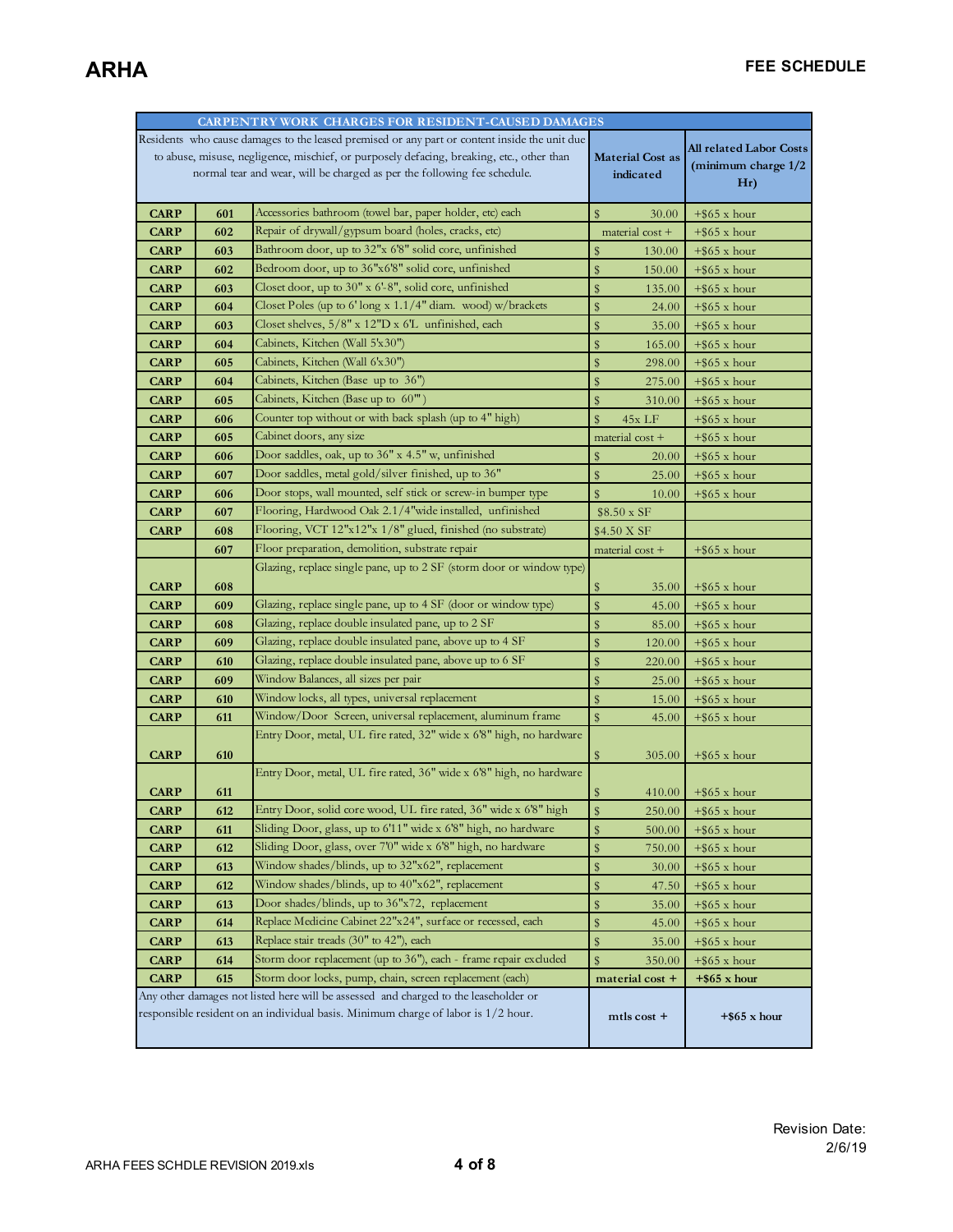|                                                                                   | ELECTRICAL WORK CHARGES FOR RESIDENT-CAUSED DAMAGES                                           |                                                                                                                            |                             |                                |  |  |
|-----------------------------------------------------------------------------------|-----------------------------------------------------------------------------------------------|----------------------------------------------------------------------------------------------------------------------------|-----------------------------|--------------------------------|--|--|
|                                                                                   | Residents who cause damages to the leased premised or any part or content inside the unit due |                                                                                                                            |                             |                                |  |  |
|                                                                                   |                                                                                               | to abuse, misuse, negligence, mischief, or purposely defacing, breaking, etc., other than                                  | <b>Material Cost as</b>     | <b>All related Labor Costs</b> |  |  |
|                                                                                   |                                                                                               | normal tear and wear, will be charged as per the following schedule of fees. Minimum charge                                | indicated                   | (minimum charge 1/2            |  |  |
|                                                                                   |                                                                                               | for labor is $1/2$ hour.                                                                                                   |                             | Hr)                            |  |  |
|                                                                                   |                                                                                               |                                                                                                                            |                             |                                |  |  |
|                                                                                   |                                                                                               | Bulb & lamp replacement is the resident's responsibility. ARHA may replace at the residents' request for a nominal fee for |                             |                                |  |  |
| service as listed below (*).                                                      |                                                                                               |                                                                                                                            |                             |                                |  |  |
| <b>ELE</b>                                                                        | 701                                                                                           | Bulb, light incandescent type $(40-100W)$ (*)                                                                              | \$<br>3.00                  | $+$ \$65 x hour max            |  |  |
| <b>ELE</b>                                                                        | 702                                                                                           | Bulb, light fluorescent type (15-35W) (*)                                                                                  | $\$\$<br>8.00               | $+$ \$65 x hour max            |  |  |
| <b>ELE</b>                                                                        | 703                                                                                           | Tube, fluorescents, regular type, any wattage (F15 to F60) (*)                                                             | $\$$<br>8.00                | $+$ \$65 x hour max            |  |  |
| <b>ELE</b>                                                                        | 702                                                                                           | Bulb, fluorescents, U or Round shape, compact, any size (*)                                                                | $\mathbf{\hat{S}}$<br>12.00 | $+$ \$65 x hour max            |  |  |
| <b>ELE</b>                                                                        | 703                                                                                           | Bulb, refrigerator, replace (*)                                                                                            | $\$\$<br>4.50               | $+$ \$65 x hour max            |  |  |
| <b>ELE</b>                                                                        | 704                                                                                           | Bulb, oven, replace<br>$(*)$                                                                                               | $\mathbf{\hat{S}}$<br>6.50  | $+$ \$65 x hour max            |  |  |
| <b>ELE</b>                                                                        | 703                                                                                           | Electric switch, single pole                                                                                               | $\mathbf{\hat{S}}$<br>2.50  | $+$ \$65 x hour                |  |  |
| <b>ELE</b>                                                                        | 704                                                                                           | Electric switch, 3 ways type                                                                                               | $\$$<br>5.00                | $+$ \$65 x hour                |  |  |
| <b>ELE</b>                                                                        | 705                                                                                           | Electric receptacle, duplex, 120 VAC, 15 Amp.                                                                              | $\mathbf{\hat{S}}$<br>2.50  | $+$ \$65 x hour                |  |  |
| <b>ELE</b>                                                                        | 704                                                                                           | Electric receptacle, single, 220 VAC (AC use)                                                                              | \$<br>15.00                 | $+$ \$65 x hour                |  |  |
| <b>ELE</b>                                                                        | 705                                                                                           | Fuses, any type                                                                                                            | $\frac{4}{3}$<br>10.00      | $+$ \$65 x hour                |  |  |
|                                                                                   | 706                                                                                           | Ground fault circuit interrupter receptacle (GFCI) 15AMP                                                                   | $\mathbf{\hat{S}}$<br>30.00 | $+$ \$65 x hour                |  |  |
| <b>ELE</b>                                                                        | 705                                                                                           | Ground fault circuit interrupter receptacle (GFCI) 20AMP                                                                   | $\$\$<br>40.00              | $+$ \$65 x hour                |  |  |
| <b>ELE</b>                                                                        | 706                                                                                           | Light fixtures, complete replacement, any type                                                                             | $m$ tls $cost$ +            | $+$ \$65 x hour                |  |  |
| <b>ELE</b>                                                                        | 707                                                                                           | 3 " glass/pvc light fixture Globe/Lense(s) cover(s)                                                                        | $\frac{4}{3}$<br>20.00      | $+$ \$65 x hour                |  |  |
| <b>ELE</b>                                                                        | 706                                                                                           | 6 " glass/pvc light fixture Globe/Lense(s) cover(s)                                                                        | $\mathbf{\hat{S}}$<br>25.00 | $+$ \$65 x hour                |  |  |
| <b>ELE</b>                                                                        | 707                                                                                           | 8 " glass/pvc light fixture Globe/Lense(s) cover(s)                                                                        | $\mathbf{\hat{S}}$<br>30.00 | $+$ \$65 x hour                |  |  |
| <b>ELE</b>                                                                        | 708                                                                                           | 10 " glass/pvc light fixture Globe/Lense(s) cover(s)                                                                       | $\mathbf{\$}$<br>45.00      | $+$ \$65 x hour                |  |  |
| <b>ELE</b>                                                                        | 707                                                                                           | Rewiring any receptacle or switch                                                                                          | $m$ tls $cost$ +            | $+$ \$65 x hour                |  |  |
| <b>ELE</b>                                                                        | 708                                                                                           | Replace electric cover plates (any type)                                                                                   | $\hat{\mathbf{S}}$<br>1.00  | $+$ \$65 x hour                |  |  |
| <b>ELE</b>                                                                        | 709                                                                                           | Replace furnace thermostat, wall mounted                                                                                   | $\mathsf{s}$<br>45.00       | $+$ \$65 x hour                |  |  |
| <b>ELE</b>                                                                        | 708                                                                                           | Replace Circuit Breaker                                                                                                    | mtls $cost +$               | $+$ \$65 x hour                |  |  |
| <b>ELE</b>                                                                        | 709                                                                                           | Replace Thermostat (AC / Heating or HVAC)                                                                                  | $m$ tls $cost$ +            | $+$ \$65 x hour                |  |  |
| <b>ELE</b>                                                                        | 710                                                                                           | Replace photocell for exterior lighting                                                                                    | mtls $cost +$               | $+$ \$65 x hour                |  |  |
| <b>ELE</b>                                                                        | 709                                                                                           | Smoke Detector replacement, 9V                                                                                             | $\mathsf{s}$<br>15.00       | $+$ \$65 x hour                |  |  |
| <b>ELE</b>                                                                        | 710                                                                                           | Smoke Detector replacement, 120vac/9v battery                                                                              | $\$$<br>30.00               | $+$ \$65 x hour                |  |  |
| <b>ELE</b>                                                                        | 711                                                                                           | Smoke Detector \Carbon Monoxide combo replacement                                                                          | $\mathbf{\hat{S}}$<br>75.00 | $+$ \$65 x hour                |  |  |
| <b>ELE</b>                                                                        | 710                                                                                           | Carbon Monoxide Detector replacement                                                                                       | $\$$<br>55.00               | $+$ \$65 x hour                |  |  |
| <b>ELE</b>                                                                        | 711                                                                                           | Battery Replacement Smoke / Carbon Monoxide Detector<br>Replace Smoke Detector removed/missing/damaged by                  | $\$$<br>5.00                | $+$ \$65 x hour                |  |  |
| <b>ELE</b>                                                                        | 712                                                                                           | resident (Fine only + materials or new SD)                                                                                 | $\boldsymbol{s}$<br>50.00   | $+$ \$65 x hour                |  |  |
|                                                                                   |                                                                                               | Any other damages not listed here will be assessed and charged to the leaseholder or                                       |                             |                                |  |  |
| responsible resident on an individual basis. Minimum charge of labor is 1/2 hour. |                                                                                               |                                                                                                                            | $m$ tls cost +              | $+$ \$65 x hour                |  |  |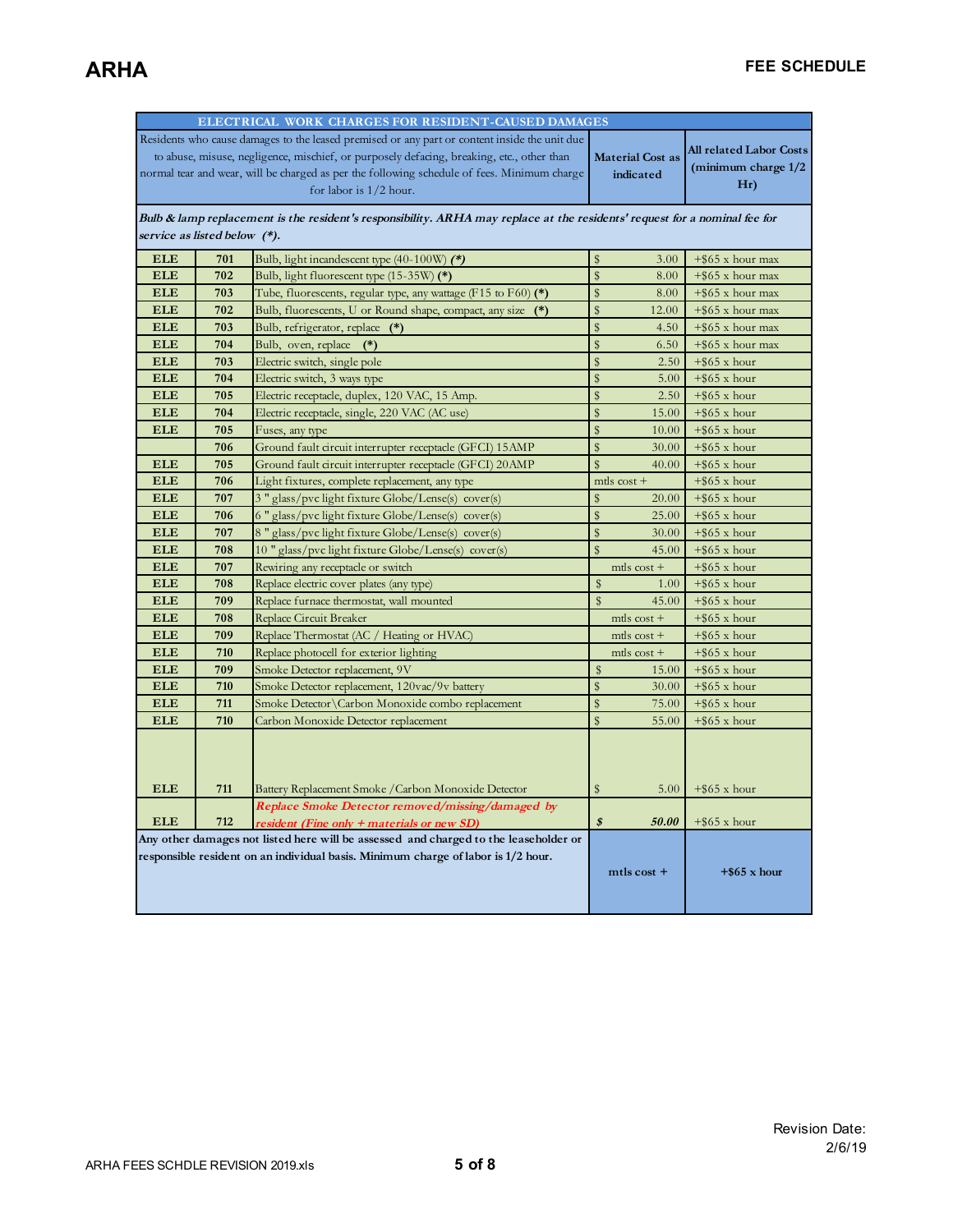**PAINTING WORK CHARGES FOR RESIDENT-CAUSE DAMAGES** 

Residents who cause damages to the leased premises or any part or content inside the unit due to abuse, misuse, negligence, mischief, or purposely defacing, breaking, etc., other than normal tear and wear, will be charged as per the following fee schedule. Scope of work covers minor wall repairs (nail holes, cracks, etc). Major damages to wall and ceiling components (gypsum board, etc.) will be charged per materials cost + labor as indicated and in addition to the painting indicated herein.

|                                                                                                     |     |                                                                 | <b>Unit Cost</b> |  |        |
|-----------------------------------------------------------------------------------------------------|-----|-----------------------------------------------------------------|------------------|--|--------|
| <b>PAINT</b>                                                                                        | 801 | Painting Efficiency Apartment                                   |                  |  | 250.00 |
| <b>PAINT</b>                                                                                        | 802 | Painting 1 Bedroom Apartment                                    |                  |  | 325.00 |
| <b>PAINT</b>                                                                                        | 803 | Painting 2 Bedroom Apartment (All sites except scattered sites) |                  |  | 325.00 |
| <b>PAINT</b>                                                                                        | 804 | Painting 2 Bedroom Apartment (scattered sites)                  |                  |  | 450.00 |
| <b>PAINT</b>                                                                                        | 805 | Painting 3 Bedroom Apartment (All sites except scattered sites) |                  |  | 500.00 |
| <b>PAINT</b>                                                                                        | 806 | Painting 3 Bedroom Apartment (scattered sites only)             |                  |  | 550.00 |
| <b>PAINT</b>                                                                                        | 807 | Painting 4 Bedroom Apartment                                    |                  |  | 600.00 |
| <b>PAINT</b>                                                                                        | 808 | Painting 5 Bedroom Apartment                                    |                  |  | 700.00 |
| Any other damages not listed here will be assessed and charged to the leaseholder or                |     |                                                                 |                  |  |        |
| responsible resident on an individual basis. Minimum charge of labor is 1/2 hour.<br>$m$ tls cost + |     |                                                                 | $+$ \$65 x hour  |  |        |
|                                                                                                     |     |                                                                 |                  |  |        |

**PLUMBING WORK CHARGES FOR RESIDENT-CAUSED DAMAGES** 

**Residents who cause damages to the leased premises or any part or content inside the unit due to abuse, misuse, negligence, mischief, or purposely defacing, breaking, etc., other than normal tear and wear, will be charged as per the following fee schedule. Minimum charge for any plumbing work is \$65.00** 

|                                                                                                                                                                           |     |                                                                             | indicated                        | (minimum charge 1/2 |
|---------------------------------------------------------------------------------------------------------------------------------------------------------------------------|-----|-----------------------------------------------------------------------------|----------------------------------|---------------------|
| <b>PLU</b>                                                                                                                                                                | 901 | Basin, china type, complete replacement with trap, etc.                     | mtls $cost +$                    | $+$ \$65 x hour     |
| <b>PLU</b>                                                                                                                                                                | 902 | Basket Drain (Kitchen) complete replacement                                 | $\mathbf{\$}$<br>15.00           | $+$ \$65 x hour     |
| <b>PLU</b>                                                                                                                                                                | 903 | Basket Drain (Kitchen) complete replacement with P-trap, etc.               | $\$\,$<br>45.00                  | $+$ \$65 x hour     |
| <b>PLU</b>                                                                                                                                                                | 902 | Pop-up drain (bath room basin) complete replacement no P-trap               | $\mathbb{S}$<br>25.00            | $+$ \$65 x hour     |
|                                                                                                                                                                           |     | Pop-up drain (bath rm. basin) complete replacement of waste system          |                                  |                     |
| <b>PLU</b>                                                                                                                                                                | 903 |                                                                             | \$<br>45.00                      | $+$ \$65 x hour     |
| <b>PLU</b>                                                                                                                                                                | 904 | Toilet, complete set (tank & bowl) replacement                              | $\$\,$<br>150.00                 | $+$ \$65 x hour     |
| <b>PLU</b>                                                                                                                                                                | 903 | Toilet, tank only replacement (1.6 gal. Gerber)                             | $\mathbf{\$}$<br>75.00           | $+$ \$65 x hour     |
| <b>PLU</b>                                                                                                                                                                | 904 | Toilet, bowl replacement, including wax seals, supply, etc.                 | $\$\,$<br>85.00                  | $+$ \$65 x hour     |
| <b>PLU</b>                                                                                                                                                                | 905 | Toilet tank interior parts (flushmaster, flap, overflow, handle, etc)       | $m$ tls $cost$ +                 | $+$ \$65 x hour     |
| <b>PLU</b>                                                                                                                                                                | 904 | Toilet tank cover replacement                                               | \$<br>45.00                      | $+$ \$65 x hour     |
| <b>PLU</b>                                                                                                                                                                | 905 | Stoppers, any type (sink, basin, tub)                                       | $\$$<br>5.00                     | $+$ \$65 x hour     |
| <b>PLU</b>                                                                                                                                                                | 906 | Faucet, deck (Kitchen) complete replacement                                 | $\$\,$<br>75.00                  | $+$ \$65 x hour     |
| <b>PLU</b>                                                                                                                                                                | 905 | Faucet, basin (bath room) complete replacement                              | $\$\,$<br>85.00                  | $+$ \$65 x hour     |
| <b>PLU</b>                                                                                                                                                                | 906 | Shower Head or accessories, each piece                                      | \$<br>15.00                      | $+$ \$65 x hour     |
| <b>PLU</b>                                                                                                                                                                | 907 | Garbage Disposal, 1/8. 1/2, or 3/4 HP 120VAC, replacement cost<br>$+$ labor | \$<br>75.00                      | $+$ \$65 x hour     |
|                                                                                                                                                                           |     | Reset and/or clean garbage disposal (minimum charge + additional            |                                  |                     |
| <b>PLU</b>                                                                                                                                                                | 906 | labor)                                                                      | \$<br>65.00                      | $+$ \$65 x hour     |
| <b>PLU</b>                                                                                                                                                                | 907 | Replacement toilet seat, round, white                                       | $\sqrt[6]{\frac{1}{2}}$<br>21.00 | $+$ \$65 x hour     |
| <b>PLU</b>                                                                                                                                                                | 908 | Replacement toilet seat, oval elongated, white                              | $\mathbf{\$}$<br>35.00           | $+$ \$65 x hour     |
| <b>PLU</b>                                                                                                                                                                | 907 | Tub & sink drain plug, missing by tenant's fault                            | $\$\,$<br>15.00                  | $+$ \$65 x hour     |
| <b>PLU</b>                                                                                                                                                                | 908 | Water Closet clogged, backed-up (caused by residents)                       | $\$\,$<br>35.00                  | $+$ \$65 x hour     |
| <b>PLU</b>                                                                                                                                                                | 909 | Shower, basin, sink: clogged, backed-up (caused by residents)               | $\frac{4}{3}$<br>35.00           | $+$ \$65 x hour     |
|                                                                                                                                                                           |     |                                                                             |                                  |                     |
| Any other damages not listed here will be assessed and charged to the leaseholder or<br>responsible resident on an individual basis. Minimum charge of labor is 1/2 hour. |     |                                                                             | $m$ tls cost +                   | $+$ \$65 x hour     |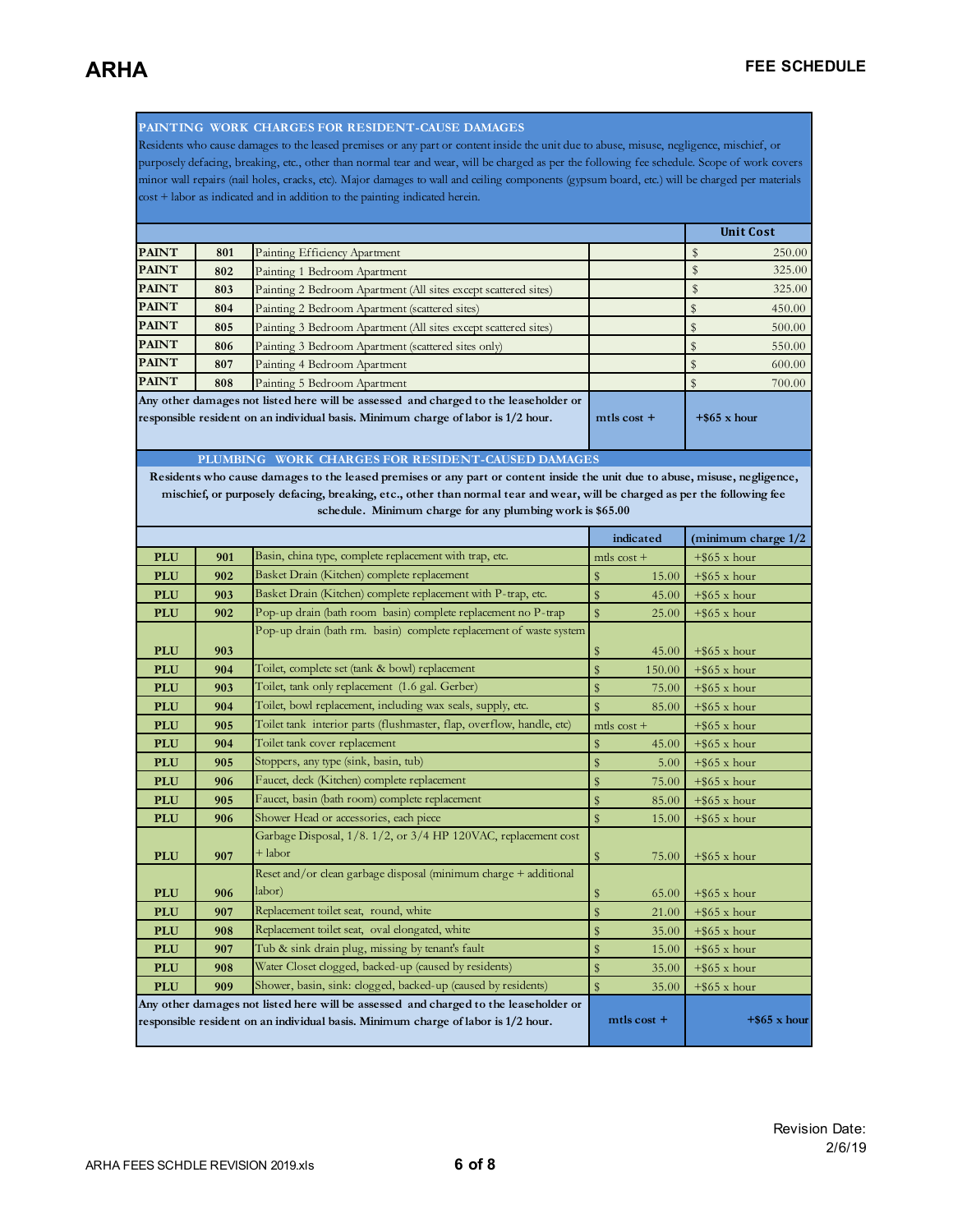|                                                                                  | FLOORING/TILES WORK CHARGES FOR RESIDENT-CAUSED DAMAGES |                                                                                                 |                                      |                                |  |
|----------------------------------------------------------------------------------|---------------------------------------------------------|-------------------------------------------------------------------------------------------------|--------------------------------------|--------------------------------|--|
| Residents who cause damages to the leased premises or any part or content inside |                                                         |                                                                                                 |                                      |                                |  |
|                                                                                  |                                                         | the unit due to abuse, misuse, negligence, mischief, or purposely defacing, breaking,           | <b>Material Cost as</b>              | <b>All related Labor Costs</b> |  |
|                                                                                  |                                                         | etc., other than normal tear and wear, will be charged as per the following fee                 | indicated                            | (minimum charge 1/2            |  |
| schedule.                                                                        |                                                         |                                                                                                 |                                      | Hr)                            |  |
| <b>FLO</b>                                                                       | 1101                                                    | Ceramic tiles, wall any PHA type or colors (material cost + labor)                              | \$7 X SF                             | $+$ \$65 x hour                |  |
| <b>FLO</b>                                                                       | 1102                                                    | Ceramic tiles, floors any PHA type or colors (material cost + labor)                            | \$8 X SF                             | $+$ \$65 x hour                |  |
| <b>FLO</b>                                                                       | 1103                                                    | Vinyl composition tiles (VCT) 12"x12" - 1/8", institutional grade                               | \$2.00 X SF                          | $+$ \$65 x hour                |  |
| <b>FLO</b>                                                                       | 1104                                                    | Linoleum carpeting, glued down                                                                  | \$3.00 X SF                          | $+$ \$65 x hour                |  |
|                                                                                  |                                                         | Shampoo/Steam cleaning of carpet - per SF (minimum charge 1)                                    |                                      |                                |  |
| <b>FLO</b>                                                                       | 1105                                                    | Hr/Labor)                                                                                       | $$10 \times SF$                      | $+$ \$65 x hour                |  |
| <b>FLO</b>                                                                       | 1106                                                    | Replace wall/wall carpeting                                                                     | mtls $cost +$                        | $+$ \$65 x hour                |  |
| <b>FLO</b>                                                                       | 1107                                                    |                                                                                                 |                                      |                                |  |
|                                                                                  |                                                         | Any other damages not listed here will be assessed and charged to the leaseholder or            |                                      |                                |  |
|                                                                                  |                                                         | responsible resident on an individual basis. Minimum charge of labor is 1/2 hour.               | $m$ tls cost +                       | $+$ \$65 x hour                |  |
|                                                                                  |                                                         |                                                                                                 |                                      |                                |  |
|                                                                                  |                                                         | MISCELLANEOUS WORK CHARGES FOR LEASEHOLDER & RESIDENT-CAUSED DAMAGES &                          |                                      |                                |  |
|                                                                                  |                                                         | CODE/LEASE ENFORCEMENT COMPLIANCE AND ABATEMENT                                                 |                                      |                                |  |
|                                                                                  |                                                         | Leaseholder, Residents, or their household or visitors, who cause damages to the leased         |                                      |                                |  |
|                                                                                  |                                                         | premises or any part or content inside the unit due to abuse, misuse, negligence, mischief, or  |                                      | <b>All related Labor Costs</b> |  |
|                                                                                  |                                                         | purposely defacing, breaking, etc., other than normal tear and wear, will be charged as per the | <b>Material Cost as</b><br>indicated | (minimum charge 1/2            |  |
|                                                                                  |                                                         | following fee schedule.                                                                         |                                      | Hr)                            |  |
|                                                                                  |                                                         |                                                                                                 |                                      |                                |  |
| <b>MISC</b>                                                                      | 1200                                                    | Graffiti removal & vandalism damages (interior or exterior of unit                              |                                      |                                |  |
|                                                                                  |                                                         | or property)                                                                                    | mtls $\cos t +$                      | $+$ \$65 x hour                |  |
| <b>MISC</b>                                                                      | 1201                                                    | Fencing, railing damages                                                                        | mtls $cost +$                        | $+$ \$65 x hour                |  |
| <b>MISC</b>                                                                      | 1202                                                    | Clean up outside of unit after violation notice                                                 | mtls $cost +$                        | $+$ \$65 x hour                |  |
| <b>MISC</b>                                                                      | 1201                                                    | Clean designated garage or parking space (Ioil spills, trash, etc.)                             | $\mathsf{\$}$<br>75.00               | $+$ \$65 x hour                |  |
|                                                                                  |                                                         | Clean stove (Code Violation, UPCS & HQS inspection or move out).                                |                                      |                                |  |
| <b>MISC</b>                                                                      | 1202                                                    |                                                                                                 | mtls $\cos t +$                      | $+$ \$65 x hour                |  |
|                                                                                  |                                                         | Clean refrigerator (Code Violation, UPCS & HQS inspection or                                    |                                      |                                |  |
| <b>MISC</b>                                                                      | 1203                                                    | move out).                                                                                      | mtls $\cos t +$                      | $+$ \$65 x hour                |  |
|                                                                                  |                                                         | Vacant units cleaning charges after leaseholder moveout or lease                                |                                      |                                |  |
| <b>MISC</b>                                                                      | 1202                                                    | termination.                                                                                    | mtls $\cos t +$                      | $+$ \$65 x hour                |  |
|                                                                                  |                                                         | Cleaning/Removal of trash & bulk items from lawn areas                                          |                                      |                                |  |
| <b>MISC</b>                                                                      | 1203                                                    | including but not limted to Violation Notice, Code                                              | $m$ tls cost +                       | $+$ \$65 x hour                |  |
|                                                                                  |                                                         | Enforcement, etc.                                                                               |                                      |                                |  |
|                                                                                  |                                                         |                                                                                                 |                                      |                                |  |
| MISC                                                                             | 1204                                                    | Other damages to property                                                                       | mtls cost +                          | $+$ \$65 x hour                |  |
| <b>MISC</b>                                                                      | 1203                                                    | Resident-call-in for Bulk item pick-up                                                          | \$<br>45.00                          |                                |  |
| <b>MISC</b>                                                                      | 1204                                                    | Move-out fees due to eviction (Contractor's Fees)                                               | cost to ARHA                         | $+$ \$65 x hour                |  |
|                                                                                  |                                                         | Code Enforcement of Property Maintenance Code fo all areas, including                           |                                      |                                |  |
| <b>MISC</b>                                                                      |                                                         | building's interior common areas to two (2) or more units, as applicable                        | \$<br>50.00                          | $+$ \$65 x hour                |  |
|                                                                                  |                                                         |                                                                                                 |                                      |                                |  |
|                                                                                  |                                                         | Any other Violation, Damages, etc. not listed here will be assessed and charged to              |                                      |                                |  |
|                                                                                  |                                                         | the leaseholder or responsible residents on an individual basis. Minimum charge of              | $m$ tls cost +                       | $+$ \$65 x hour                |  |
|                                                                                  | labor is 1/2 hour, in addition to posted violation fee. |                                                                                                 |                                      |                                |  |
|                                                                                  |                                                         |                                                                                                 |                                      |                                |  |